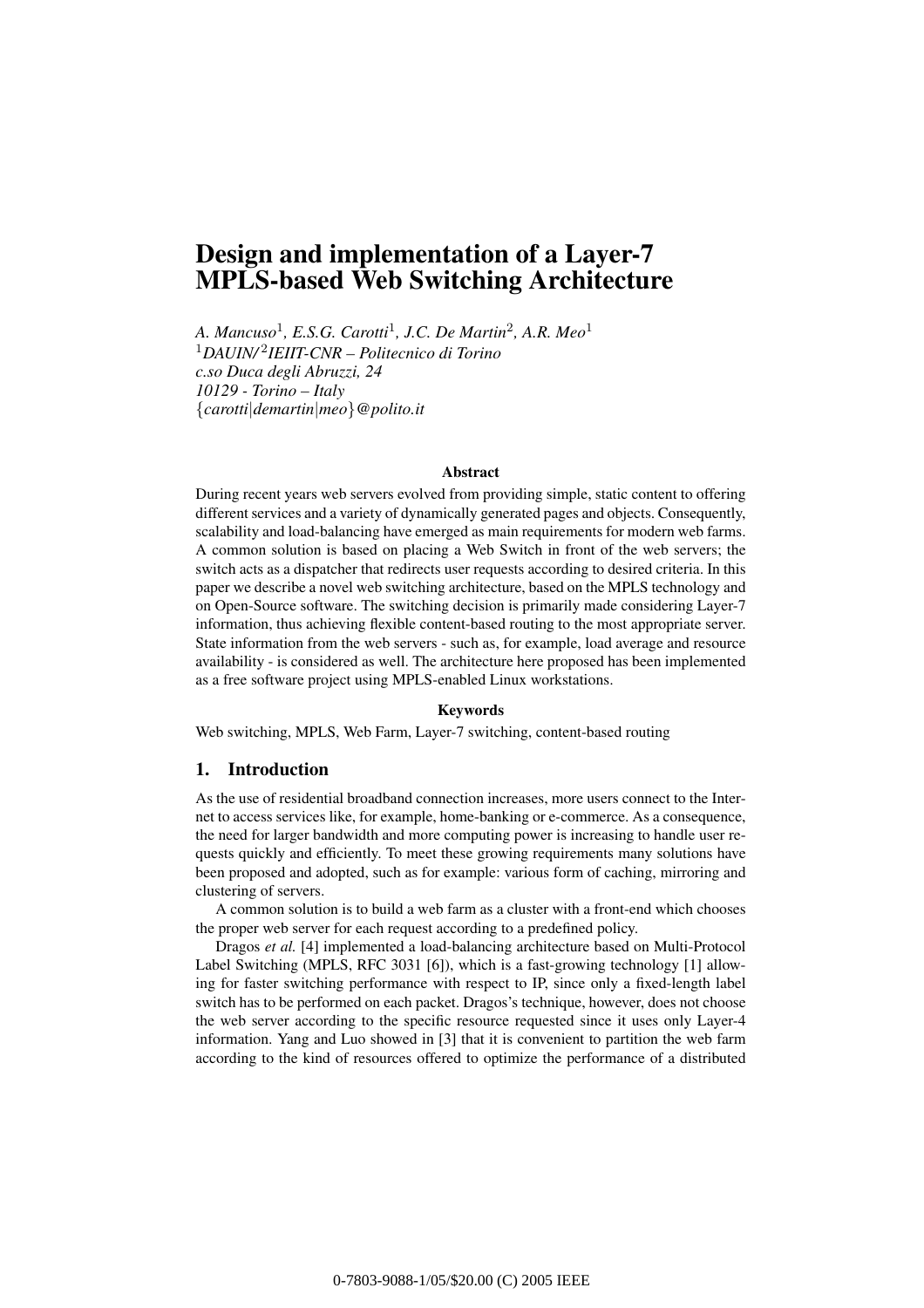web server system. For this purpose a Layer-7 switch needs to be employed, i.e. a switch that routes requests based on the content requested.

In this paper, we discuss the design and the implementation of a novel MPLS-based Web Switch using Layer-7 information, i.e., the switching decision is taken with respect to the availability of specific resources on a certain web server. We took our cue from an article discussing Web Switching over MPLS [2] where the high-level architecture of an MPLS-based Web Switch was sketched. We detailed the architecture by designing and developing all the different modules needed to implement a Layer-7 Web Switch using only Open-Source software such as MPLS-enabled [5] Linux.

# **2. Open Web Switch Architecture**

The main goal of this work is to design an architecture that could be used as a model to implement an MPLS-based Layer-7 Web Switch. Thus, the proposed architecture defines the subsystems, their functionalities and their mutual interaction, leaving to the implementor the choice of the specific MPLS switch, which could be a standard commercial MPLS-switch or even a low-cost MPLS Linux-based system; different switching policies can be easily implemented.

The proposed architecture is: **Open**, since it can be implemented using only Open-Source software and the design itself is open, meaning that anybody can adapt it to particular needs; **Distributed**, because while other load-balancers or content-routers centralize all the functionalities on a single device, OWS makes a clear distinction between the forwarding logic and the physical dispatching of the traffic to the web farm, distributing them on different devices at different network locations; **Modular** as each subsystem in the architecture is composed of several interacting software modules.



**Figure 1:** The main modules of the proposed architecture.

The Open Web Switching (OWS) architecture, depicted on Figure 1 is composed of a cluster of web servers and two other subsystems, which are the **Label Mapping Proxy** (LMP) which binds the appropriate MPLS label to the HTTP requests according to Layer-7 headers, and the **MPLS Web Dispatcher** (MWD) which dispatches incoming flows to the more suitable web server in the farm according to the label previously attached. The dispatching logic is thus distributed among the LMP which performs "logical dispatching" and the MWD which performs "physical dispatching".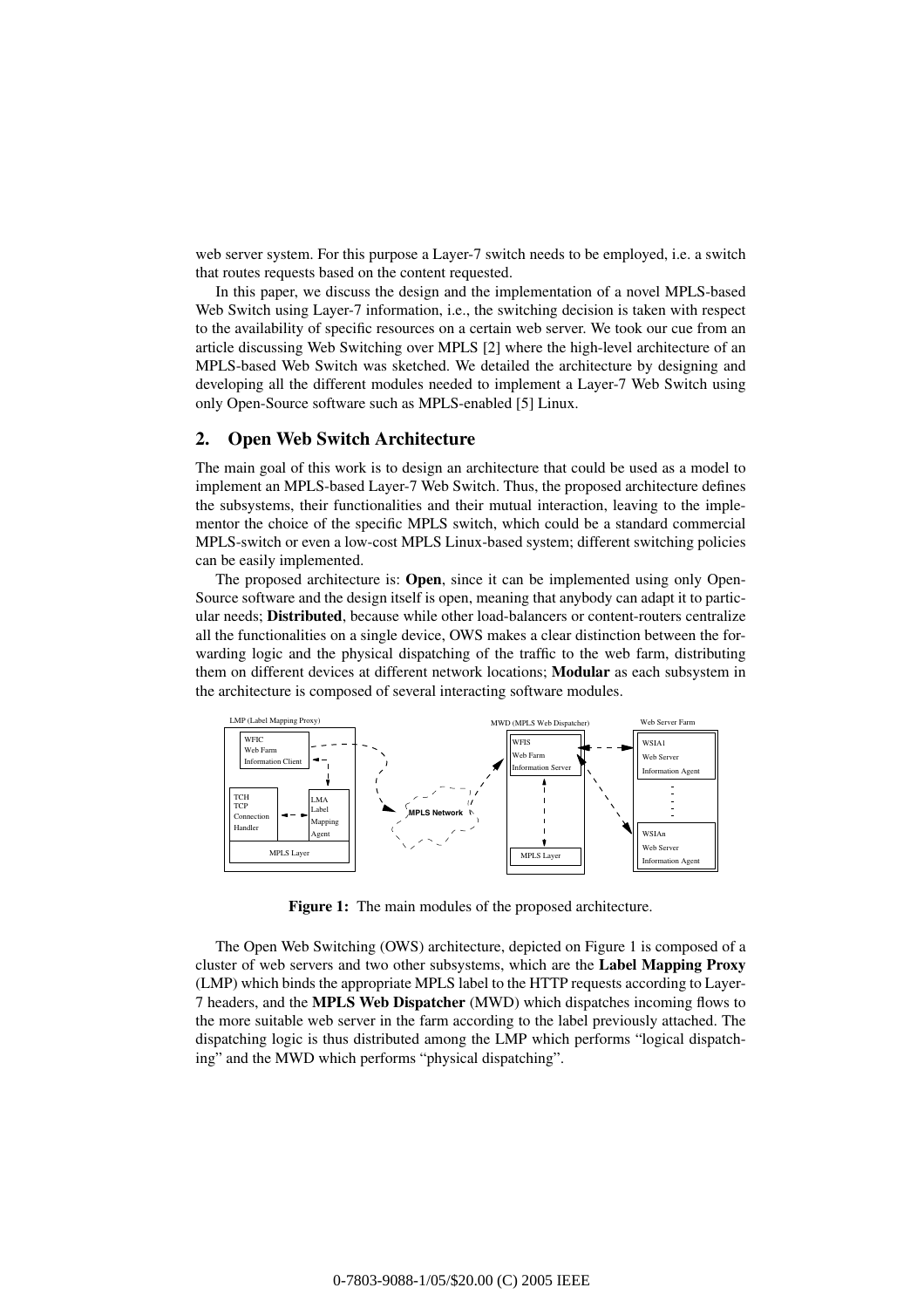Each client is assumed to direct all its requests to the logically closest LMP system which assigns the proper MPLS label. Since MPLS labels can be stacked, the label assigned by the LMP will not be removed until the last node (the MWD) is reached and thus, it can be used to identify the web server or the resource. This way the Layer-7 headers are analyzed and the switching decision is taken only at the front-end proxies thus eliminating the bottleneck of a centralized switch.

The MPLS cloud between the proxies and the dispatcher is completely unaware of the meaning of the MPLS label assigned to each flow by the LMP, and simply routes the requests to the MWD system. The web server in the back-end does not have access to the original HTTP header and identifies the requested resource using the original MPLS label, assigned by the front-end. As a consequence the system is transparently and implicitly attributing a semantic meaning to MPLS labels while it is using them to perform optimal web traffic dispatching.

# **2.1 Web Farm**

Each web server in the farm needs to send its state information to the MWD. This is the task of the Web Server Information Agent (WSIA), which interacts with the MWD, sending for example, server load or resource availability, according to the desired policy (load-balancing, partitioning of the web farm and resource allocation). At least the following information has to be sent: the **IP Address** of the web server: each web server has an associated IP address, which is needed to serve client's requests directly back without going through the Web Switch; the **List of Resources** which is needed for the switching decision.

The OWS architecture does not put any constraint on the dispatching policy so, for example, current load average could be sent and taken into account if load balancing functionality is desired.

#### **2.2 MPLS Web Dispatcher**

The MPLS Web Dispatcher (MWD) is the subsystem which dispatches user requests to the web servers according to the associated label and which also receives the Web Farm information to be propagated to the front-end proxies from the WSIA.

The MWD keeps a table containing the mapping between user requests (HTTP URNs) and web servers. This table is used in the switching decision so that each incoming flow is forwarded to the proper web server.

The Web Farm Information Server (WFIS) is the only software module (apart from the MPLS forwarding logic) which runs on the MWD subsystem. This module performs two tasks: first, it gathers and distributes all the information needed to make the dispatching decision and to bind MPLS labels to user requests; second, it creates and keeps up-to-date the MPLS switching table.

The MWD can be implemented on any platform with an MPLS forwarding layer and a control processor to establish the communication with the WSIA and the proxies. For this purpose a commercial MPLS switch could be used; we chose to use a Linux workstation with a kernel patched to support MPLS [5].